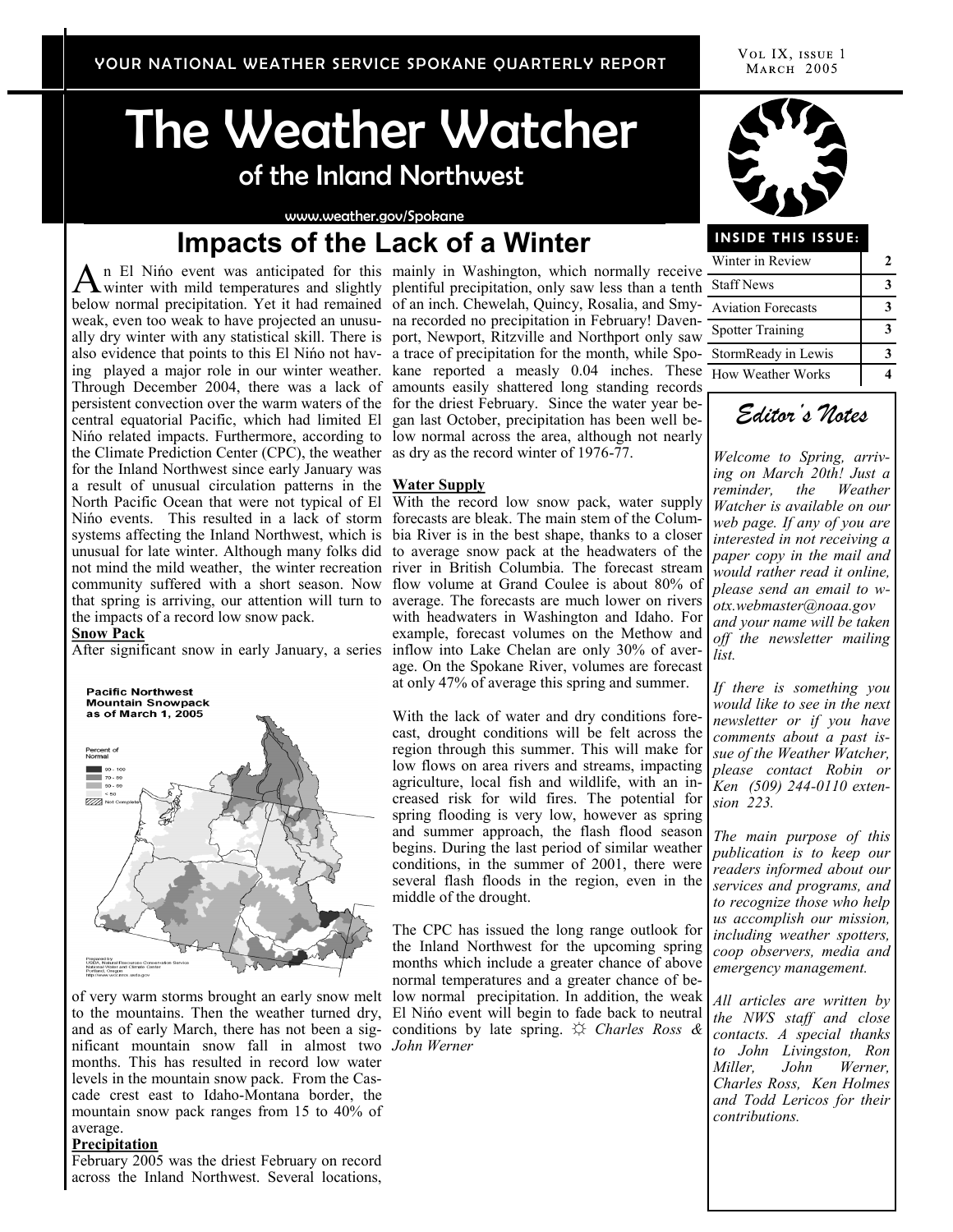### **The 2004-2005 Winter in Review**

 $\mathbf{W}$  hile this three month period is titled "Winter", it cember started off on a normal foot. A couple of regimes. The first half resembled a typical winter. Tema four day period. The  $8<sup>th</sup>$  was the snowiest day. Many about a foot of new snow on the ground for many localocations north of Spokane, as well as in the Cascades and the Okanogan Valley, picked up around a foot of snow. Much of this snow quickly melted as temperatures teens with overnight lows below zero. Some of the coldwarmed into the 40s and lower 50s. Little did we know at est readings included the time, that this would be all the measurable snow Spo-Chewelah, Republic, and at the Turnbull National Wildkane would receive for the month. Meanwhile, Lewiston life Refuge near Cheney, hit a balmy 59°F on the  $11<sup>th</sup>$ , just two degrees shy of the Bonners Ferry and Winthrop. record for the day. In fact, Lewiston warmed to 32°F or above every day in December. Christmas wasn't a white The cold spell was short lived as a warm Pacific storm than normal.

### **Winter Weather Statistics**

| <b>Wenatchee Airport</b> | Dec        | Jan     | Feb     | <b>Total</b> |
|--------------------------|------------|---------|---------|--------------|
| Avg High Temp            | 37.6       | 31.5    | 44.4    | 37.8         |
| Departure from Norm      | $+4.1$     | $-2.4$  | $+5.8$  | $+2.5$       |
| Avg Low Temp             | 29.5       | 23.2    | 27.0    | 26.6         |
| Departure from Norm      | $+6.6$     | $+1.4$  | $+0.3$  | $+2.8$       |
| <b>Total Precip</b>      | 1.02       | 1.00    | 0.18    | 2.20         |
| Departure from Norm      | $-0.41$    | $-0.14$ | $-0.68$ | $-1.23$      |
| <b>Lewiston Airport</b>  | Dec        | Jan     | Feb     | <b>Total</b> |
| Avg High Temp            | 43.9       | 44.2    | 49.8    | 46.0         |
| Departure from Norm      | $+4.7$     | $+4.8$  | $+4.2$  | $+4.6$       |
| Avg Low Temp             | 31.8       | 31.7    | 28.5    | 30.7         |
| Departure from Norm      | $+3.3$     | $+3.8$  | $-2.7$  | $+1.5$       |
| <b>Total Precip</b>      | 0.86       | 0.31    | 0.19    | 1.36         |
| Departure from Norm      | $-0.19$    | $-0.83$ | $-0.76$ | $-1.78$      |
| <b>Spokane Airport</b>   | <b>Dec</b> | Jan     | Feb     | <b>Total</b> |
| Avg High Temp            | 36.4       | 34.5    | 44.7    | 38.3         |
| Departure from Norm      | $+3.6$     | $+1.7$  | $+5.4$  | $+3.6$       |
| Avg Low Temp             | 27.4       | 22.1    | 24.4    | 24.7         |
| Departure from Norm      | $+5.8$     | $+0.4$  | $-1.3$  | $+1.6$       |
| <b>Total Precip</b>      | 1.34       | 1.15    | 0.04    | 2.53         |
| Departure from Norm      | $-0.91$    | $-0.67$ | $-1.47$ | $-3.05$      |
| <b>Total Snow</b>        | 6.5        | 14.9    | T       | 21.4         |
| Departure from Norm      | $-8.6$     | $+0.7$  | $-6.7$  | $-14.6$      |

hardly seems like we even had one this year. **De-January** was divided into two very distinct weather weather systems moved into the area during the first peratures remained at or below normal as snowstorms week. Spokane received a total of over 6" of snow during persisted from the  $6<sup>th</sup>$  through the 9<sup>th</sup>. The result was tions. Then came the arctic air from Canada. Temperatures on the  $14<sup>th</sup>$  and  $15<sup>th</sup>$  struggled to make it into the -23°F at Priest Lake,  $-18$ °F at -16°F at Newport, -14°F at

one for most folks in the Inland Northwest. A storm pushed out the bitter arctic air. The high temperature in dropping down from Canada brought light rain to many Lewiston on the 16<sup>th</sup> was 27°F. The next day the mercury locations, with up to 10" of snow near the Canadian bor- jumped to 51°F! The exception to this quick warm up der in the towns of Northport and Evans. When it was all occurred in the valleys of the Cascades, where the dense over, the month of December was much warmer and drier sub-freezing air remained bolted to the valley floors. A Pacific warm front slid over this freezing dome of cold air. Warm air aloft melted the falling snow resulting in an ice storm on the  $17<sup>th</sup>$ . Several locations in the Cascades reported ice accumulations of a quarter inch or more. While freezing rain is not uncommon in many parts of the Inland Northwest, it is very rare in the Cascades. As the temperatures warmed, ice jams on rivers in the Idaho Panhandle as well as in the Cascades resulted in minor flooding. Heavy rain near the crest of the Cascades also caused some significant river rises.

> While the first half of January was cold and snowy, the second half of the month was anything but that. Spokane reported temperatures in the 40s on 12 of the last 14 days of the month. Lewiston hit the 60°F mark twice in the latter half of the month, making it the warmest last two weeks of January ever!

> **February** can be summed up in one word: dry! It was the driest February on record for nearly every location in the Inland Northwest. A large area of high pressure remained parked over the region, shunting Pacific storms either well to our north into Canada or to our south into California. However, rather than the usual fog and low clouds we commonly see in this pattern, there was a persistent dry flow from the north which kept the fog at bay. This resulted in sunny warm days and clear cold nights, more reminiscent of October than February.*☆ Ron Miller*

> > Answer: Both Antarctica and the Atacama Desert in Chile are ranked as the driest spots with a 0.01" or less of precipitation a year.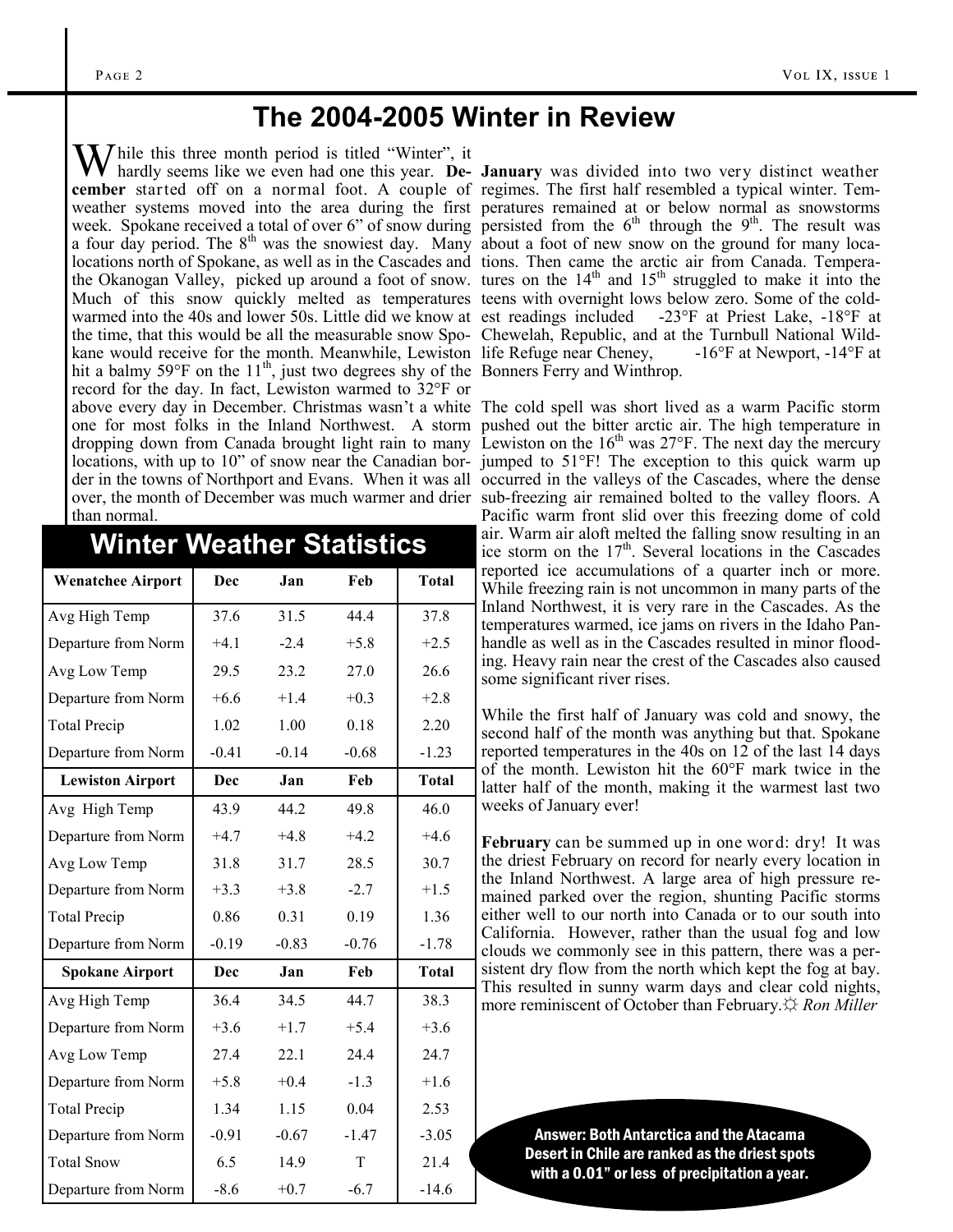### **NWS Spokane Staff News**

**NWS Spokane** 

**Meteorologist In Charge** John Livingston

**Administrative Assistant** Meg Layh

**Warning Coordination Meteorologist** Ken Holmes

**Science Operations Officer** Ron Miller

**Data Acquisition Program Manager** Robert Bonner

**Service Hydrologist** Charles Ross

**Information Technology Officer** Todd Carter

**Lead Forecasters** Jon Fox Claudia Cox Robin Fox Matt Fugazzi Bob Tobin

#### **General Forecasters** Tracy Cox Rocco Pelatti Paul Bos Todd Lericos

John Werner Laurie Koch

**Hydro-Meteorological Technicians & Intern** Stan Savoy Milt Maas Verne Ballard Jeffrey Coté

**Electronic System Analyst**

**Electronic Technicians** Paul Kozan Robert Sumpter

**Facilities Technician** Mike Belarde

There have been several staff changes in the<br>last several months. With the departure of last several months. With the departure of Lyle Hammer in January, a new forecaster was hired, Laurie Koch. Laurie worked in the Spokane NWS office several years ago as a summer intern while she was attending college. She hails from the Spokane area, and will be returning "home" this month. Welcome Back Laurie!

Robert "Bubba" Cummings, the Electronic System Analyst, took a new position in the Reno NWS office. Bubba began at the Spokane office almost ten years ago with the radar installation and the office modernization. Good Luck to Bubba and the Cummings family!

Two new arrivals were also celebrated this winter. Todd Carter, Information Technology Officer, and Jill had a baby boy, Jared, on Dec 15th. Charles Ross, Service Hydrologist, and wife Julia also had a baby boy, Davis, on Jan 24th. Both families are thriving and doing well. ☼

### **Aviation Forecasts for the Palouse this Spring**

The National Weather Service (NWS) in<br>Spokane will begin a Terminal Aerodrome Spokane will begin a Terminal Aerodrome Forecast (TAF) for the Pullman-Moscow Regional Airport (PUW) on Tuesday May 3rd, 2005. This is in support of the increasing number of commercial and private operations at this facility and a \$1.8 million runway expansion to accommodate larger commercial aircraft.

A NWS TAF is a forecast for the aviation community that consists of the expected weather conditions at the airport over a 24 hour period. These weather conditions include wind, visibility, weather type, cloud cover and cloud height. Currently, NWS Spokane maintains six additional TAFs for area airports across the Inland Northwest, which include Spokane International (GEG), Spokane Felts Field (SFF), Coeur d'Alene (COE), Lewiston-Nez Perce County (LWS), Grant County International (MWH) and Pangborn Memorial (EAT). ☼ *Todd Lericos*

**Spotter Training** Seminar is scheduled for Tuesday, March 24th in Colfax, WA at the Public Service Building. While more spotter training meetings will be scheduled in the near future, an online spotter training presentation is available on the NWS Spokane web page. Please visit *http://www.weather.gov/spokane/spotter/train.php* for details.

## **StormReady in Lewis County Idaho**

O the cities of Nezperce, Kamiah, Craigmont and Winchester by naming them among the agenfficials from NOAA's National Weather Service (NWS) recognized Lewis County Idaho and cy's "StormReady" communities.

StormReady encourages communities to take a new, proactive approach to improving local hazardous weather operations and public awareness. The nationwide community preparedness program uses a grassroots approach to help communities develop plans to handle local severe weather and flooding threats. The program is voluntary and provides communities with clear-cut advice from a partnership forged between the local NWS weather forecast office and state and local emergency managers. StormReady started in 1999 with seven communities in the Tulsa, Okla., area. There are now over 820 StormReady communities in 47 states.



The ceremony took place in the county court house in Nezperce on Monday March  $7<sup>th</sup>$  at 10 am, Officials from Lewis County and the cities of Nezperce, Kamiah, Craigmont, and Winchester were presented with special plaques and StormReady signs to recognize their important accomplishment. The StormReady recognition will be in effect for three years. ☼ *Ken Holmes*